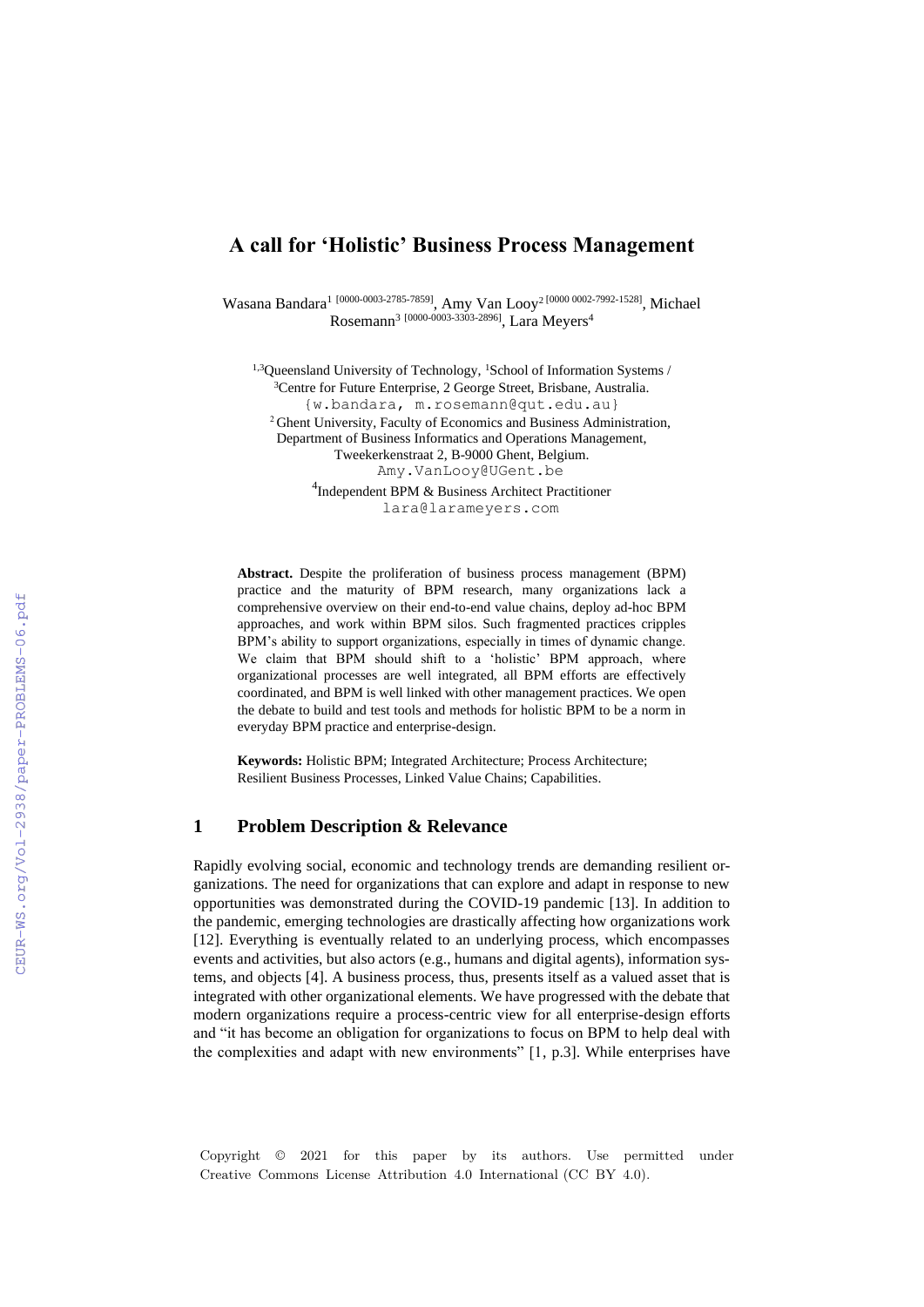invested resources for BPM initiatives (including for tools and capability building), organizations are often left with business processes incapable to respond efficiently and effectively to external changes.

COVID-19 illustrates that organizations have to rapidly evolve (if they are ready or not). It also showed that current BPM practices have not sufficiently equipped organizations with processes that are resilient enough to swiftly respond to dynamic changes without breaking or slowing down [16]. During the past year, several COVID-19 events caused weakened retail supply chains and capacity issues in patient-care provisioning. These examples of 'process-centric' problems highlight that organizations lack the capability to adapt, despite their well-established BPM practice [10]. This is true for many organizations in other dynamic contexts, such as a technology disruption, natural disaster, pandemic, political aftermath, or terrorist attack. Typical BPM practices are focused on repetitive transactional process performance, as opposed to rapid transformational change [9].

The problem **is that state-of-the-art BPM practices are heavily scoped and focused on individual processes remaining piece-meal and myopic without a holistic view.** Current dominant BPM methodological guidelines (e.g., process lifecycle management, Lean Six Sigma, process mining mechanisms) are heavily focused on individual processes as the unit of analysis, enabling BPM to only improve performance of one process at a time. This paper argues for the need to uplift current BPM practices and shift towards a holistic approach.

### **2 Current Body of Knowledge**

Prior work has identified the value and need to build organizational capabilities at an enterprise level and has positioned **BPM as an essential enterprise capability** [3, 4], highlighting the value of a process view [8]. It has discussed the lack of an overarching BPM approach as a major barrier to BPM success [4], and identified success factors around strategically aligned BPM, BPM governance, people, culture, tools and methods. A range of BPM maturity models have emerged to assess the current state of diverse BPM capabilities and to assist progression plans [11], but without providing actionable mechanisms for effective BPM progress at the whole-of-enterprise level.

The literature harnesses the belief that **processes should be managed as a 'whole'**, acknowledging that a holistic awareness is essential for transformations to realize the corporate strategy in a way that is supported by IT infrastructure and human resources [4, 8]. The **theory of holism** has been long standing and practiced in diverse contexts such as holistic medicine, holistic engineering, and management holism [5], but has not yet reached BPM. This theory highlights the important role of parts in contributing to the whole, continuous evolution and emergence of the 'whole' and its parts, and the need for a central regulation to ensure viability of the whole [5].

In response, **process portfolio management (PPM)** is an emerging BPM topic, and a viable base to a potential forming solution. PPM is defined as "identifying, documenting and managing a coherent, comprehensive set of interrelated, interdependent business processes simultaneously" [3, p.20]. It is known to bring benefits to an organization by providing foundational structures and insights to manage processes, while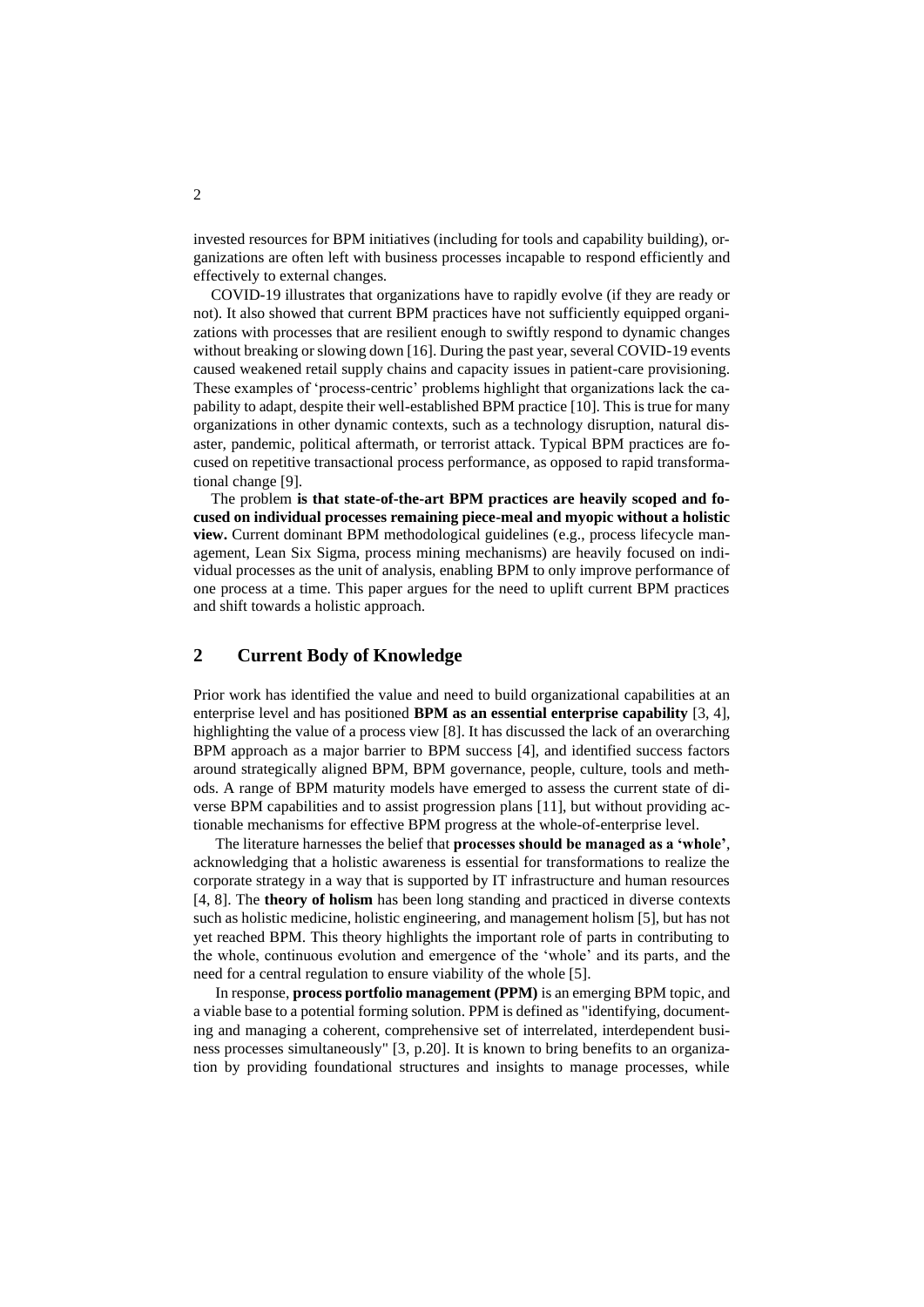considering the complex array of systems, data, people, and policies that pertain to each process [15]. A **'process architecture' (PA)** is a core artefact within a PPM approach. A PA is a conceptual representation of all processes in the organization, explicitly showing the horizontal and vertical process boundaries and their relationships [4]. PPM (via PAs) provides foundational structures and insights to manage processes. They enhance understanding of processes and equip an organization to make informed decisions with feasibility, where resource constraints, cost-effectiveness, and risk management can be appropriately accounted for. PPM can also assist to leverage process automation, robotics and digital transformation.

Although the need for PPM and its value for strategic alignment has been largely discussed [3, 6] and related challenges outlined [15], only limited guidelines exist [9]. Existing PPM guidelines are fragmented and narrowly scoped, only covering aspects of how to enumerate business processes, of process prioritization considerations, or of some mechanisms about PA building and maintenance. They lack design guidelines to make informed decisions with feasibility, where resource constraints, cost-effectiveness, and risk management can be appropriately accounted for [9], and none of the studies acknowledge contextual nuances. Learnings from existing practices are starting to emerge [8] but still lack theoretical underpinning and evidence.

#### **3 Problem Root Causes**

Three challenges form the root cause to the piece-meal and myopic BPM practices:

**Challenge 1 Lack of an end-to-end process view:** Though a process can cut across business units, products and customer experiences, organizations commonly see isolated process designs [4, 8]. The end-to-end value chain is often ill captured, 'too narrowly' defined, and interrelationships from one process to another overlooked. Process improvements in this limited scoping do not result in enhanced customer experiences nor generate added value [8]. It results in scattered, isolated improvements, incapable of effective enterprise-designs. Despite developments in sister disciplines such as customer journey mapping, these are often not integrated in BPM practice.

**Challenge 2 Lack of organization-wide coordination of BPM activities:** Many BPM initiatives have an isolated focus, being limited to a few departments (instead of including all related areas of the process value chain) or are narrowly focused on selected aspects (i.e., process modelling) [14]. Often BPM efforts occur sporadically to solve ad-hoc issues, with little coordination, resulting in duplicated efforts and resources, lost economies of scale, and confused stakeholders [2]. The biggest issue is that BPM efforts are not prioritized according to strategic value, thus resulting in perceived lack of value of BPM efforts.

**Challenge 3 A siloed BPM profession:** There is little interdisciplinarity across domain experts. Enterprise architects, business architects, process analysts, change/project/ risk managers, customer engagement officers, workflow engineers, experience designers etc. often work in silos with their own discipline's lexicons, tools and techniques. While localized self-governed workings have flexibilities and empowerment, they need to integrate to form a healthy 'whole'. Current BPM practices rarely identify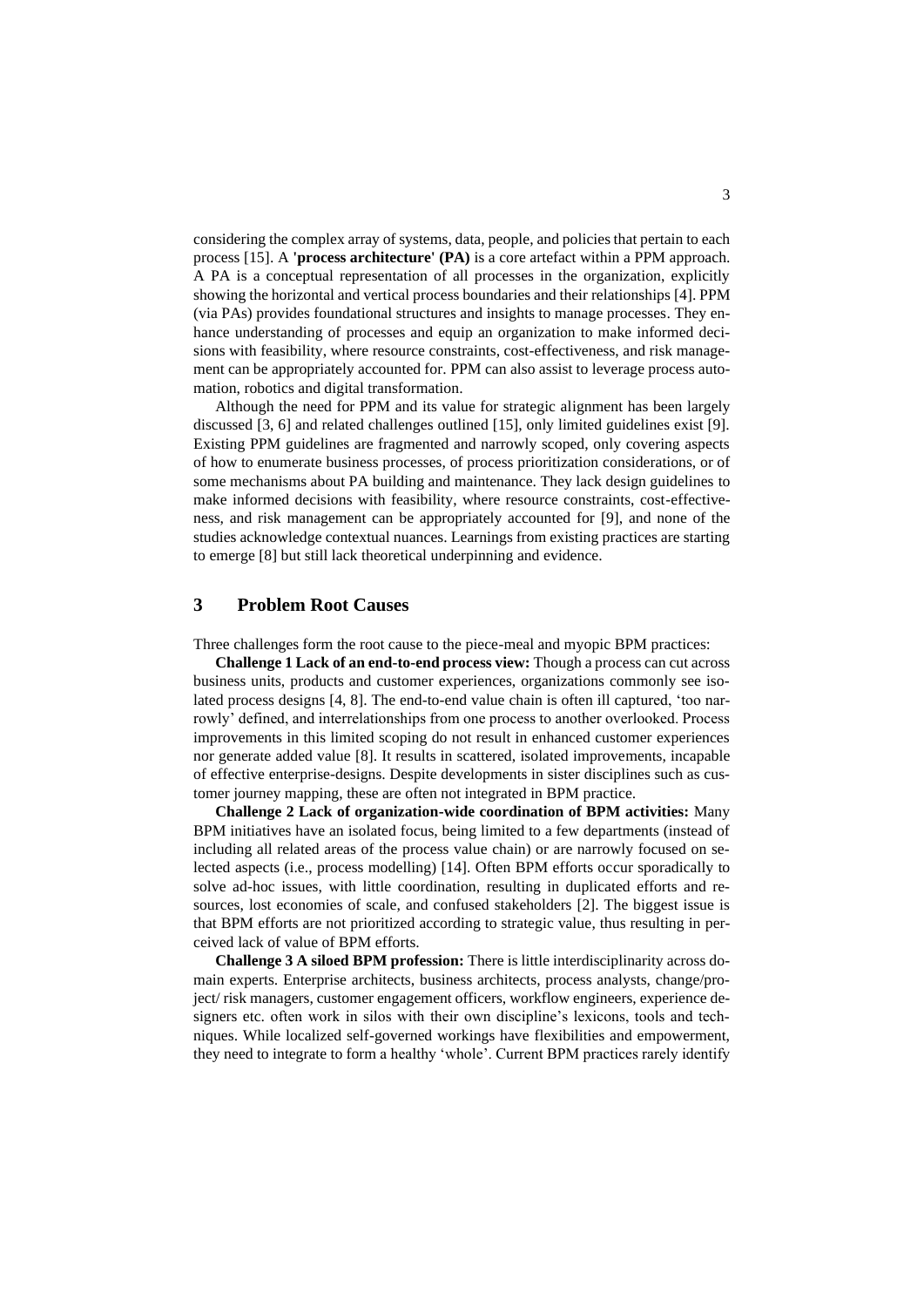and manage the interrelationships with other organizational assets. Organizations should *"stop looking at their processes individually"* and focus on designing integrated process architectures *"balancing flexibility/agility and other objectives, such as cost and efficiency"* [7, p.1]. Minimalistic guidelines exist on how to integrate BPM with other management practices (e.g., risk/ human resources/ customer relationship management); what is available is limited to the realms of consulting firms- not empirically validated, nor readily accessible.

# **4 The Proposed Path Towards Holistic BPM**

We identify three core areas to enable holistic BPM:

- Area i: design and manage integrated processes [to tackle Challenge 1],
- Area ii: have better prioritised, cordinated and integrated BPM efforts [to tackle Challenge 2],
- Area iii: integrate BPM with other management approaches [to tackle Challenge 3].

We call for comprehensive methodological frameworks that guides the management of accurately integrated organizational architectures, together with relevant capability building. We propose that augmented process portfolio management (PPM) practices could form a sound foundation towards holistic BPM practices, and argue for the following actions to enable things:

- 1. [Area i] Build on current PA knowhow to better equip organizations with a comprehensive and well-integrated perspective of all processes, with a special focus on maintaining an end-to-end process view. Future PA enhancements should better equip organizations to make evidence-supported decisions on managing processes with real-time process insights. PAs should become a standard norm with all BPM practice. Tools and methods should be developed to make this a feasible, viable and value-adding option for all organizations.
- 2. [Areas i-iii] Develop applicable and evidence-based mechanisms to integrate existing architectures (e.g., PA, Business, Enterprise, Service-Oriented, Marketplace, Ecosystems Architecture) and learning across difffernt architectutral fields to form an integrated architectural view of the enterprise.We propse to derive design principles for each architectural framework to compare and consolidate. This should be complemented with agile theories and theories of holism to enable effective enterprise (re-)designs during business-as-usual and dynamic times of change.
- 3. [Areas i-ii] Offer tool vendors and consultants ideas for 'holistic' BPM products and services that are capable to manage a suite of processes simultaneously (instead of just one at a time – including a single process's multiple variatnts), which can apply diverse BPM methods that suit different process contexts. This will require researchers to offer solution-artefacts and actionable design principles that are adaptable to diverse process and organizational contexts. PA tools should have the